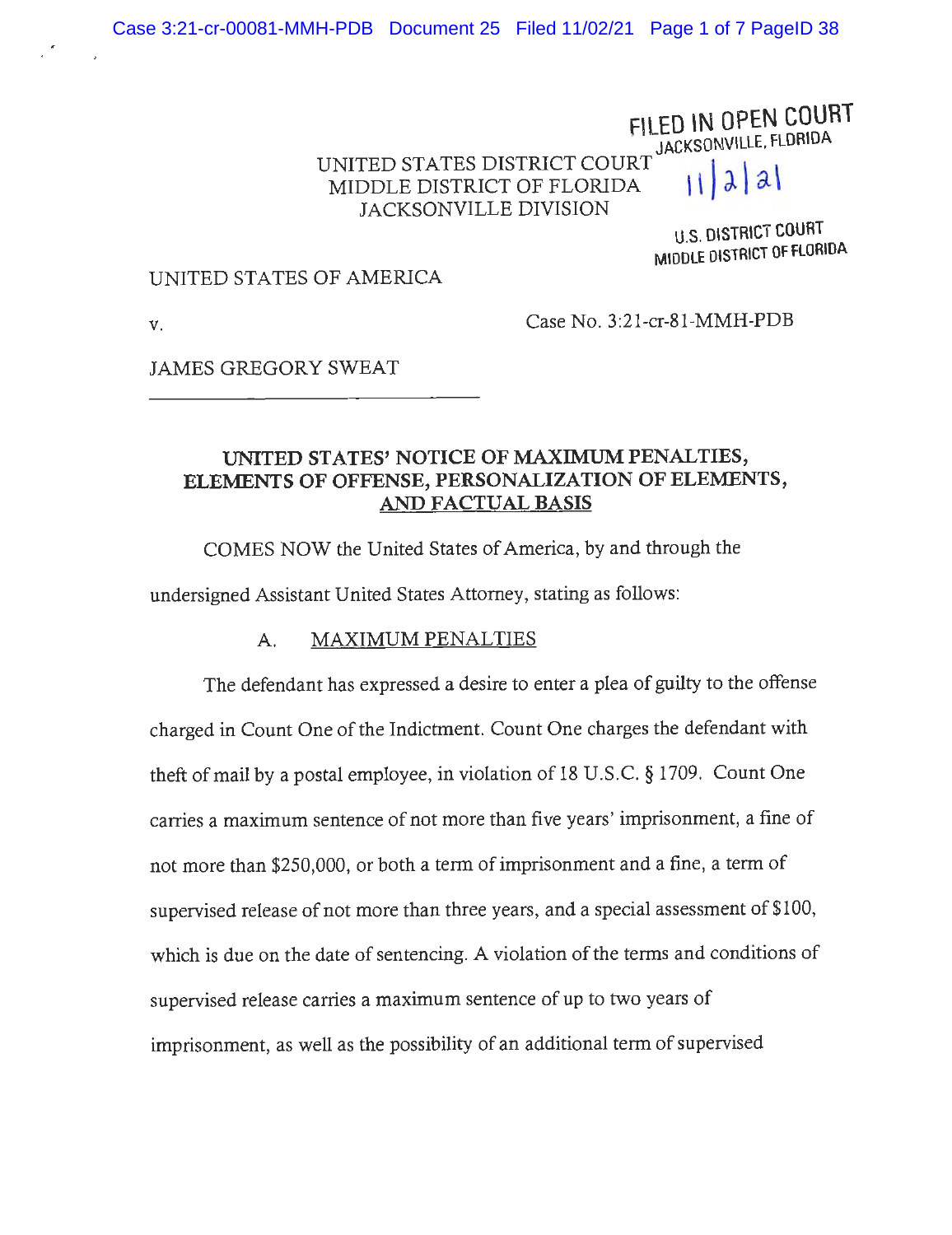release.

With respect to certain offenses, the Court shall order the defendant to make restitution to any victim of the offense(s), and with respect to other offenses, the Court may order the defendant to make restitution to any victim of the offense(s), or to the community. The United States will be seeking restitution for victims in the amount of \$215.00.

# B. ELEMENTS OF THE OFFENSE

The elements of an offense in violation of 18 U.S.C. § 1709 are:

- (1) the defendant was a postal service employee at the time of the offense;
- (2) the defendant was entrusted with, or came into possession of, the mail matter described in the indictment, and that matter was intended to be conveyed by the United States mail; and
- (3) the defendant knowingly embezzled and stole the mail matter and its contents.

# C. PERSONALIZATION OF ELEMENTS

I. On or about June 4, 2021, were you an employee of the United

States Postal Service?

2. As a Postal Employee, were you entrusted with, or had you come

into possession of, a greeting card containing cash that was conveyed in the

United States mail?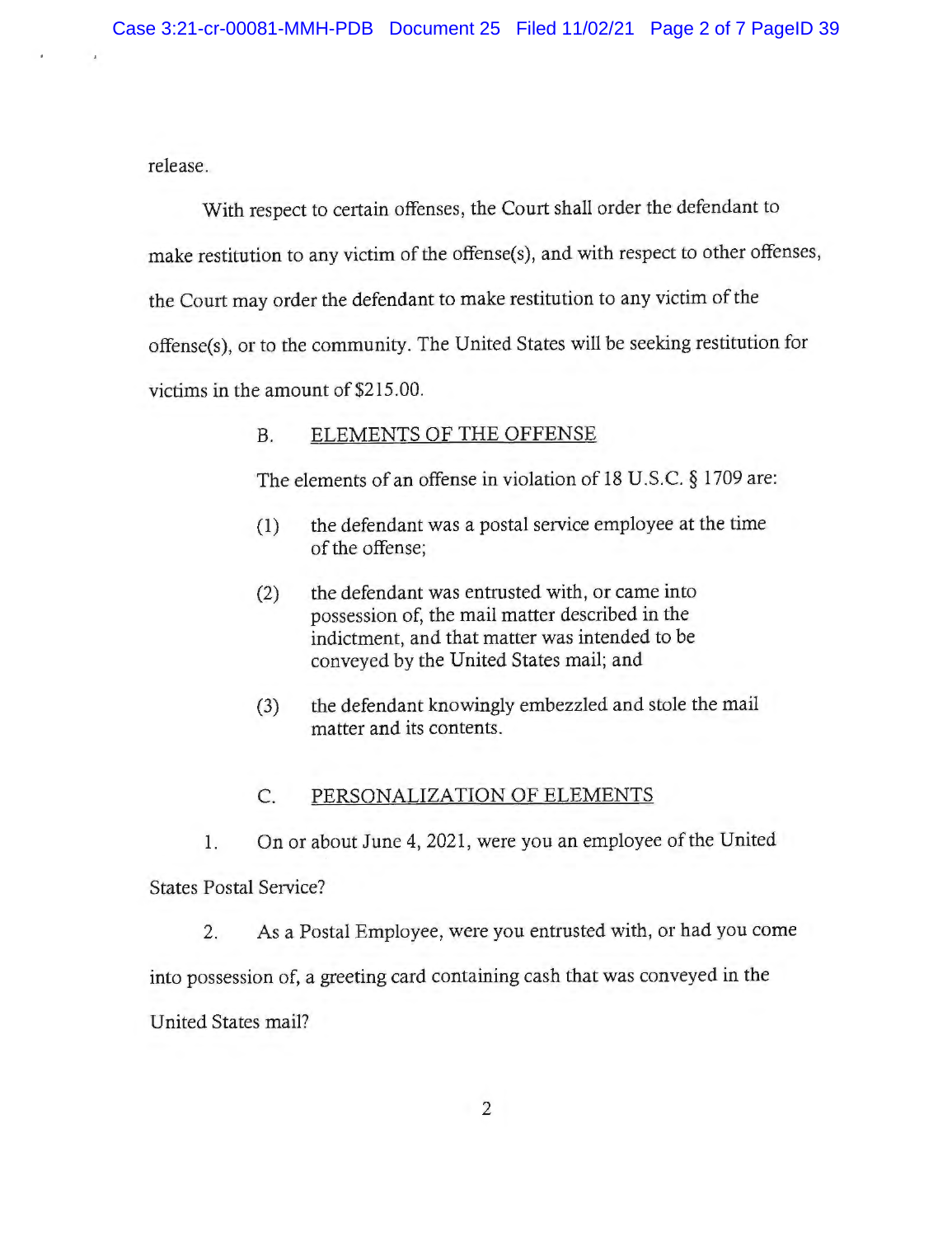3. Did you knowingly take the greeting card, open it, and remove and steal the cash inside?

#### D. FACTUAL BASIS

#### 1. Purpose

The following facts are set forth to aid the Court in making an inquiry to satisfy it that there is a factual basis for the plea of guilty in accordance with Rule I I(b)(3), Fed. R. Crim. P. The government reserves its right to provide all relevant information concerning the defendant and the offense committed to the Probation Office and the Court for sentencing purposes.

### 2. Facts

James Gregory Sweat, the defendant herein, was employed by the United States Postal Service as a Rural Carrier Associate (RCA) at the Baldwin Station in Jacksonville. On May 12, 2021, USPS-OIG received a complaint from the Baldwin Station Manager regarding a high volume of mail losses associated with routes assigned to the defendant. USPS-OIG Special Agents began an investigation.

The Baldwin Station Manager informed USPS-OIG that she initiated two of her own integrity tests on the defendant based on customer complaints. The Station Manager stated that on May 6, 2021, she placed a birthday card that contained a \$25.00 gift card on a route assigned to the defendant. The Station

3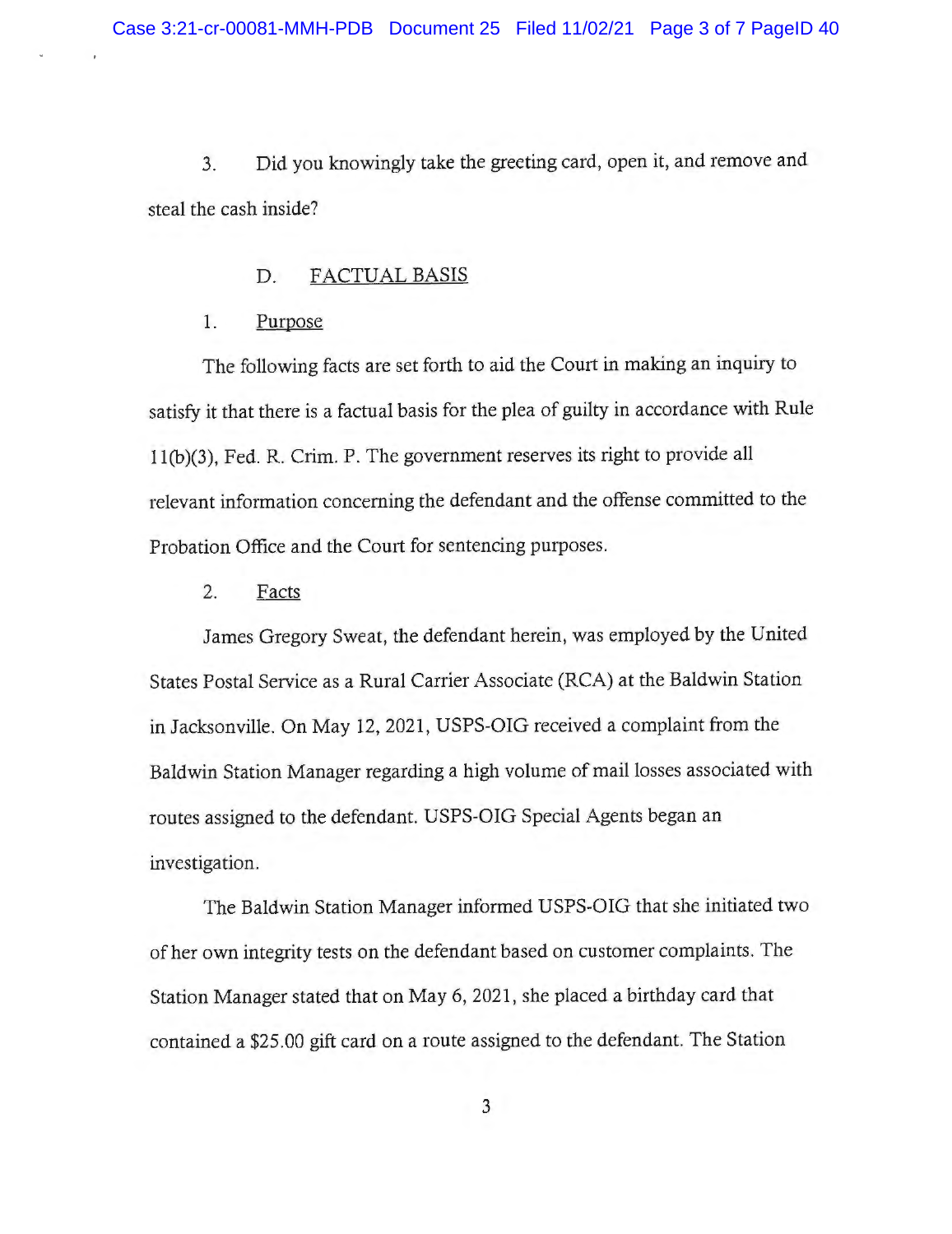Manager stated that the person to whom the birthday card was addressed later returned the piece of mail, which still contained the \$25.00 gift card but the birthday card had been opened. The Station Manager stated that on May 7, 2021 , she placed a greeting card that contained \$10.00 cash on a route assigned to the defendant. The Station Manager stated the addressee received the greeting card, which had been re-taped, but the \$10.00 cash was missing.

On June 4, 2021, USPS-OIG conducted a live integrity test on the defendant. USPS-OIG had the Station Manager place a greeting card in the route the defendant was scheduled to work. The card was addressed to an invalid address and if handled properly, the card should have been placed in the "throwback" case by the defendant and should not have left the station. The greeting card contained three \$20.00 bills with recorded serial numbers and a letter beacon transmitter secreted inside. The transmitter was installed in such a manner as to alert agents if the mail contents were rifled or removed.

At approximately 11:30 a.m. on June 4, 2021, while the agents were conducting surveillance of the defendant, the beeper activated. The agents located the defendant and initiated a traffic stop of his Postal Service vehicle. The agents asked the defendant to step outside the vehicle and asked for permission to search the vehicle, which the defendant agreed. The agents found the defendant's wallet on his person. The agents searched the vehicle and found the test greeting card,

4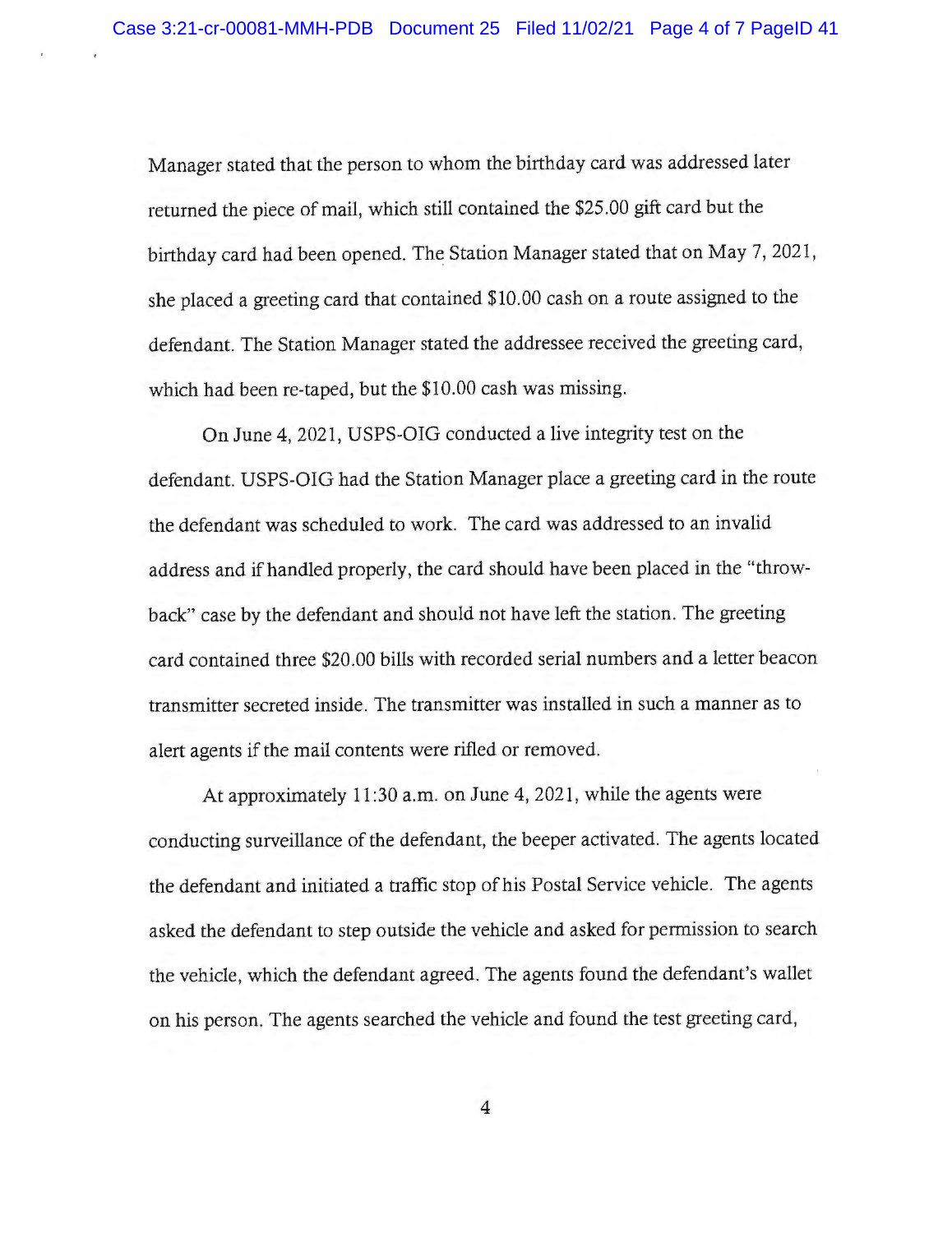which had been opened and was missing the three \$20.00 bills. Agents also found an additional 24 rifled greeting cards in the vehicle. The agents searched the defendant's wallet and found the three marked \$20.00 bills, along with an additional \$97 .00 cash and a gift card.

The agents conducted an interview of the defendant who stated that he had been an RCA for approximately two years at the Baldwin Station. The defendant acknowledged that he had been trained as an RCA and understood that he was not authorized to open any U.S. Mail. The defendant said he understood that if the U.S. Mail was undeliverable, it was to be brought back to the station for further processing. The defendant explained that approximately one month earlier he noticed an opened piece of mail that contained cash and was surprised customers sent cash in the mail. The defendant admitted that he stole the cash and then proceeded to open other mail, specifically greeting cards, looking for cash. The defendant stated that he would open incoming and outgoing mail and, if cash was inside, he would steal the cash. The defendant explained that after stealing the cash, he would either reseal the envelope with tape and deliver it, or he would throw it out the window while delivering his route. The defendant stated he normally did not steal gift cards or checks because he believed they were traceable. The defendant estimated he had opened approximately 100 pieces of mail over the past month and stole approximately \$1,000.00. The defendant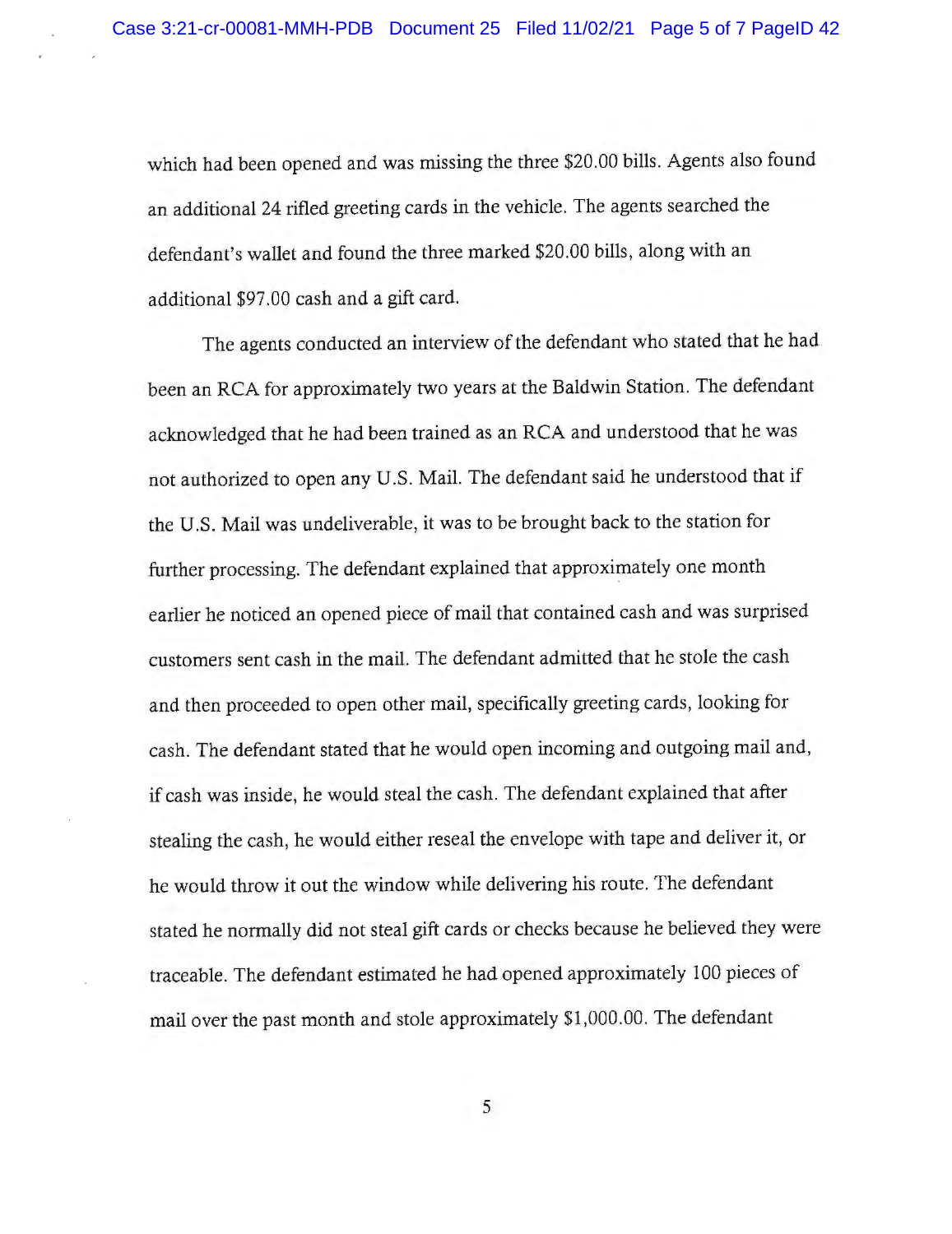admitted he had rifled twenty-three pieces of mail the day of the interview, and admitted that \$157.00 of the cash in his wallet had been stolen from the mail that same day. In addition, the defendant stated that the gift card in his wallet was also stolen from the mail. The defendant was cooperative and gave the agents a sworn written statement admitting his conduct.

USFS-OIG agents were able to identify victims of mail theft attributable to the defendant's actions. The total loss amount for these victims was \$215.

Respectfully submitted,

KARIN HOFFMANN Acting United States Attorney

Respectfully submitted,<br>
KARIN HOPPMANN<br>
Acting United States Attorney<br>
By:<br>
FRANK TALBOT<br>
Assistant United States Attorney<br>
Florida Bar No. 024661

FRANK TALBOT Assistant United States Attorney Florida Bar No. 024661 300 N. Hogan Street, Suite 7-350 Jacksonville, FL 32202-4270 Telephone: (904) 301-6300 Facsimile: (904) 301-6310 Email: frank.m.talbot@usdoj.gov

6